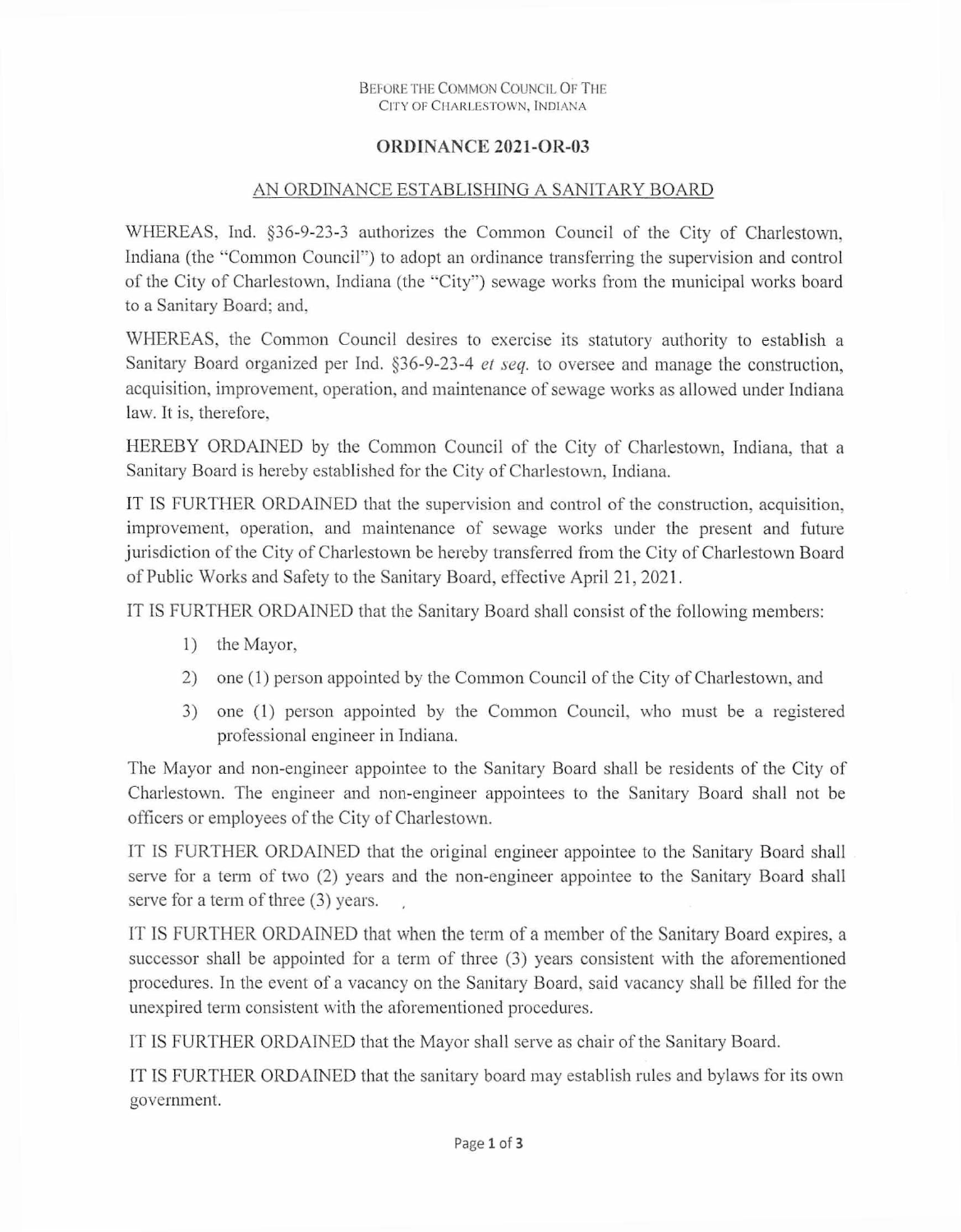IT IS FURTHER ORDAINED that the Sanitary Board shall select a vice chair from its members and shall select a Secretary-Treasurer, who need not be a member of the Board. The Secretary-Treasurer serves at the pleasure of the Board.

IT IS FURTHER ORDAINED that the Common Council may compensate each member of the Sanitary Board in an amount not to exceed one thousand dollars (\$1,000.00) per month as a salary or as payment for meetings attended, provided that said compensation is fixed by the Mayor upon the approval of the Common Council. Each member of the Sanitary Board is also entitled to payment for reasonable expenses incurred in the performance of her/his duties. The aforementioned compensation and expenses may be adjusted annually by the Common Council.

IT IS FURTHER ORDAINED that the Common Council may also compensate the Secretary-Treasurer of the Sanitary Board, provided that said compensation is fixed by the Mayor upon the approval of the Common Council.

IT IS FURTHER ORDAINED that the Common Council shall fix the bond required of each member of the Sanitary Board and of the Treasurer of the Board. These bonds shall be filed with the county recorder under Ind. § 5-4-1-5.1.

IT IS FURTHER ORDAINED that the Sanitary Board shall provide the Common Council with written reports and updates as to the status of the sewage works at each regularly scheduled council meeting and more frequently if so requested by the Common Council.

IT IS FURTHER ORDAINED that the Sanitary Board may establish rules and by-laws as necessary for its own governance.

IT IS FURTHER ORDAINED that the Sanitary Board shall become effective upon its passage and adoption.

ALL OF WHICH IS ORDAINED BY THE COMMON COUNCIL OF THE CITY OF CHARLESTOWN ON THIS ZADAY OF April , 2021.

| Voted In Favor      |  |
|---------------------|--|
|                     |  |
| <b>Brian Hester</b> |  |
| $\ell \alpha$       |  |
| <b>Bo</b> Bertram   |  |
|                     |  |
| <b>Ruth Jackson</b> |  |
|                     |  |
| <b>B.J.</b> Steele  |  |
|                     |  |
| Cox<br>JJ           |  |

| <b>Voted Against</b> |  |
|----------------------|--|
| <b>Brian Hester</b>  |  |

**Bo Bertram** 

Ruthie Jackson

**B.J.** Steele

J.T. Cox

Page 2 of 3 ORDINANCE 2021-OR-03